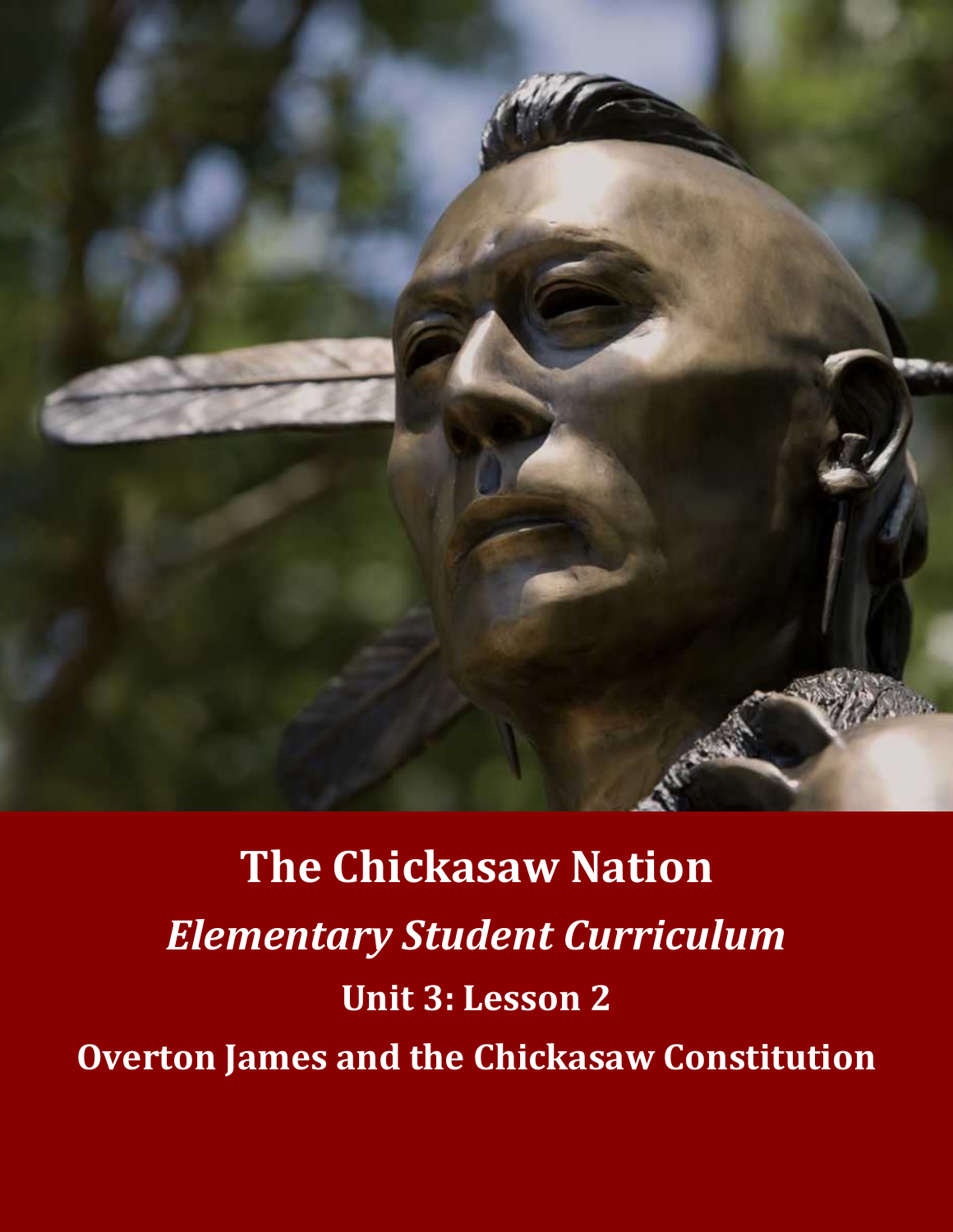# **Table of Contents**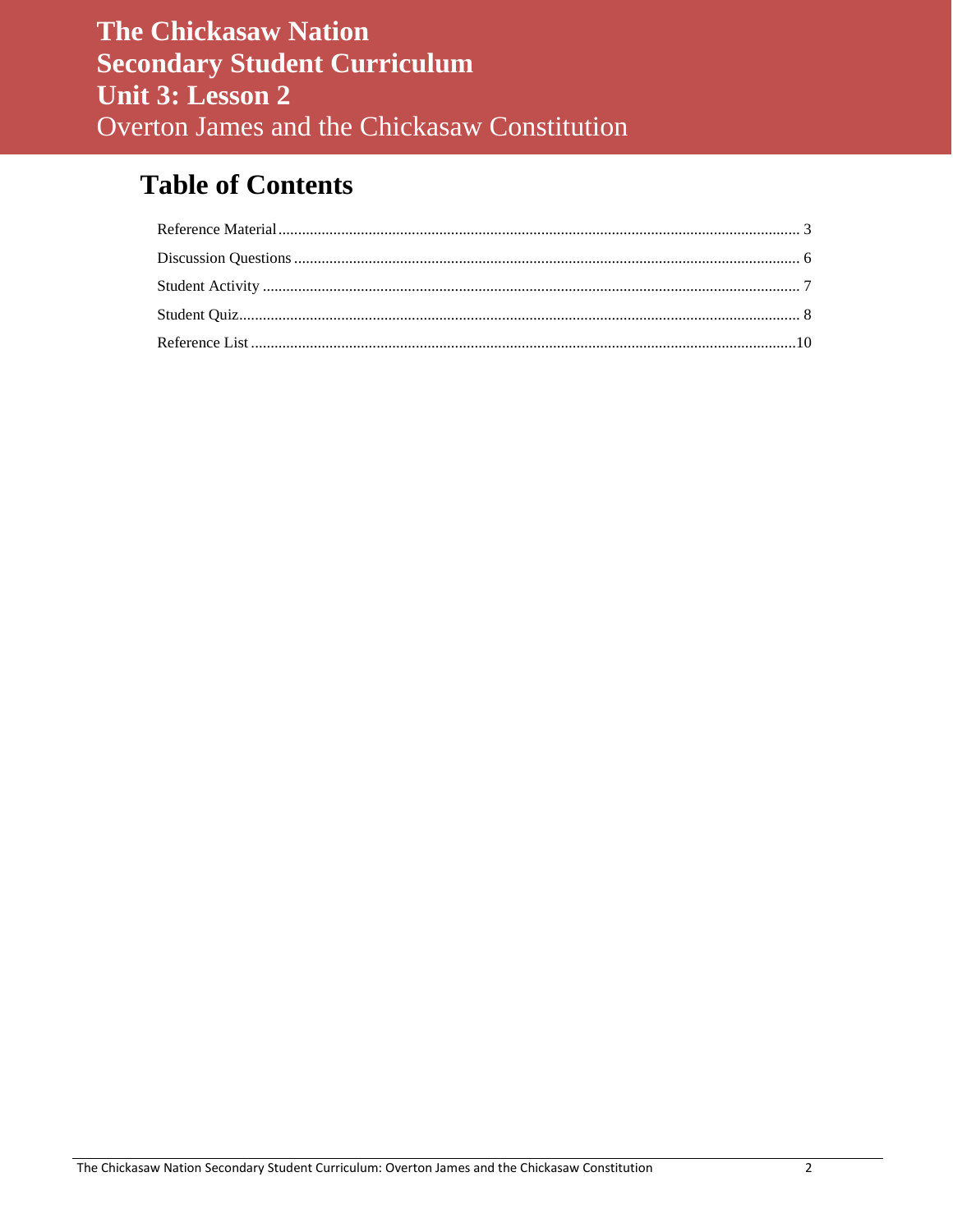### <span id="page-2-0"></span>**Reference Material**

Tribal leadership has always been an important part of Chickasaw history. Before the Chickasaws were forced to leave their ancient homeland and move to Indian Territory, their leadership was based on clans, like the deer clan or the fox clan. By the time of Removal in 1837, the Chickasaw people had developed, and were operating under, a code of written laws. However, these laws changed when the Chickasaw Nation a district in the Choctaw Nation in Indian Territory, where they had to follow the Choctaw Nation's laws. The Chickasaws began to want to have their own laws, so their leaders asked for a separation from the Choctaw Nation. This was granted with the signing of the Treaty of 1855.

In 1856, the Chickasaw people gathered at Good Spring (known today as Tishomingo, Oklahoma) on Pennington Creek to write their own constitution. It provided for a threebranch system of government executive, legislative and judicial. With minor changes over the years, this document served the Chickasaw people well until its dissolution in 1906 in preparation for Oklahoma statehood. From 1906 until 1971,



Figure 1: Gov. James being sworn in at Seeley Chapel in October of 1963

through federal legislation, U.S. presidents appointed Chickasaw Nation governors. These governors were charged with the oversight of tribal land and the closing out of remaining business interests.

More than 100 Chickasaws gathered at Seeley Chapel, a small church outside of Tishomingo, Oklahoma, in October of 1960 in an effort to re-establish control of tribal government. Soon, Seeley Chapel became a meeting place for Chickasaws to gather, discuss their political future and share their culture through language, food and song. When President John Kennedy appointed Overton James governor of the Chickasaw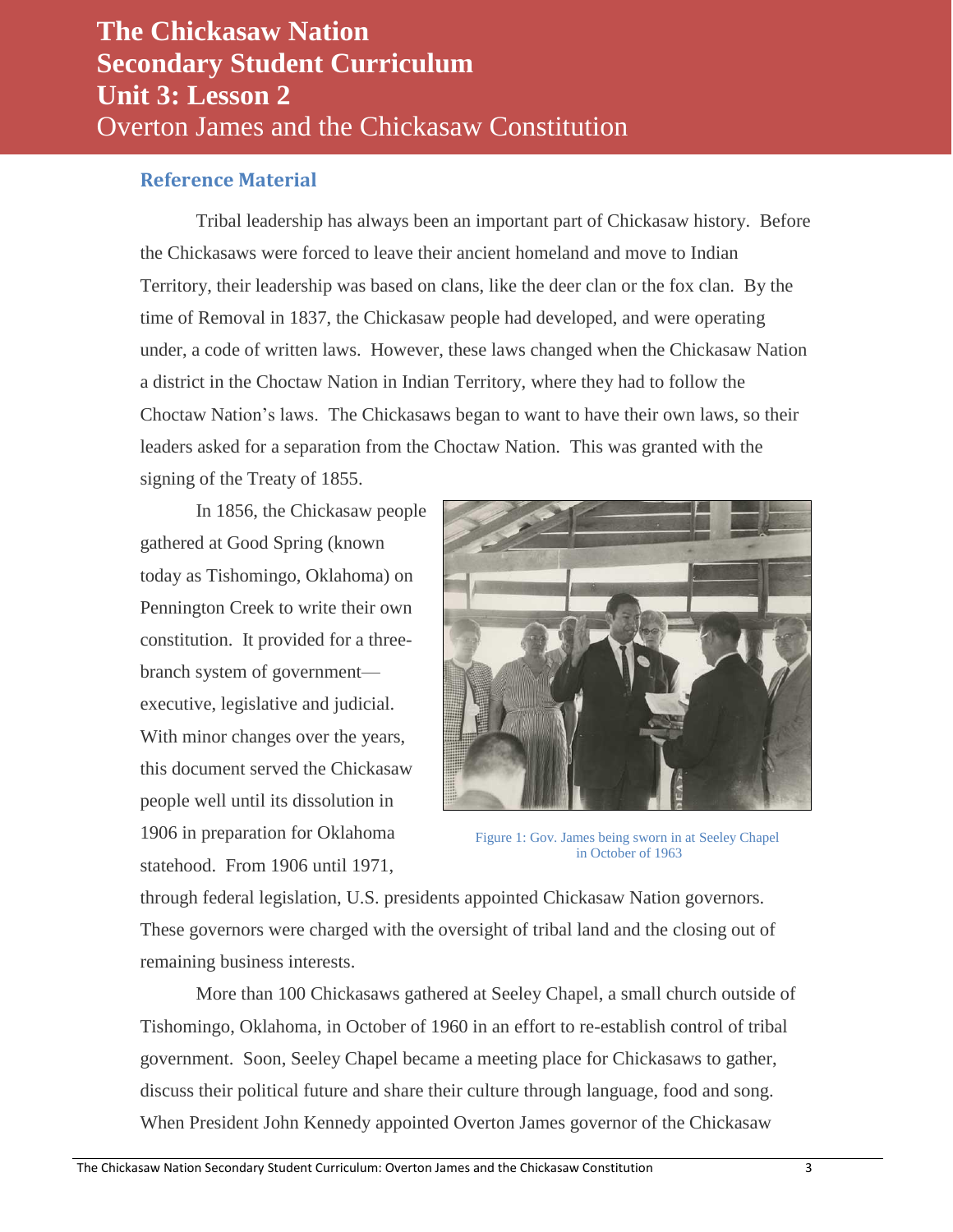Nation in 1963, he took his oath of office at Seeley Chapel, where the grassroots movement had begun.



Figure 2: The Chickasaw Motor Inn in Sulphur, OK

Through the self-determination policies of the Nixon administration, the Chickasaws could once again hold official tribal elections. President Nixon believed that the federal government needed to recognize the capacities and insights of Native Americans. After much debate, Congress passed the Indian Self-Determination and Education Assistance Act in 1975.

In 1971, Overton James became the first elected governor of the Chickasaw Nation since Oklahoma statehood in 1907. This was a crucial time period for the Chickasaw

people, and his leadership was vital to the political and cultural revival that continues to transform the Chickasaw Nation today. When James became governor, he was the tribe's only employee, and the tribe did not have any of the programs or services that are offered to their citizens today. But that was all about to change.

James lobbied the Indian Health Service (IHS) and Speaker of the U.S. House of Representatives Carl Albert for better health care, and in 1968, IHS opened a clinic in Tishomingo, Oklahoma. It was the first health care facility of any kind in the Chickasaw Nation. In 1972, he played an important part in the purchase of what was then known as the Artesian Hotel. It was renamed the Chickasaw Motor Inn, and it was the first tribal business owned and operated by the tribe. With appropriate renovations and a new business plan, the Motor Inn quickly became a profit-making venture for the Chickasaw Nation, earning approximately \$100,000 for the tribe in its first year of operation. In the course of his tenure as elected governor, the number of tribal employees grew from about 30 to nearly 200, and tribal revenues increased from \$750,000 to approximately \$11 million.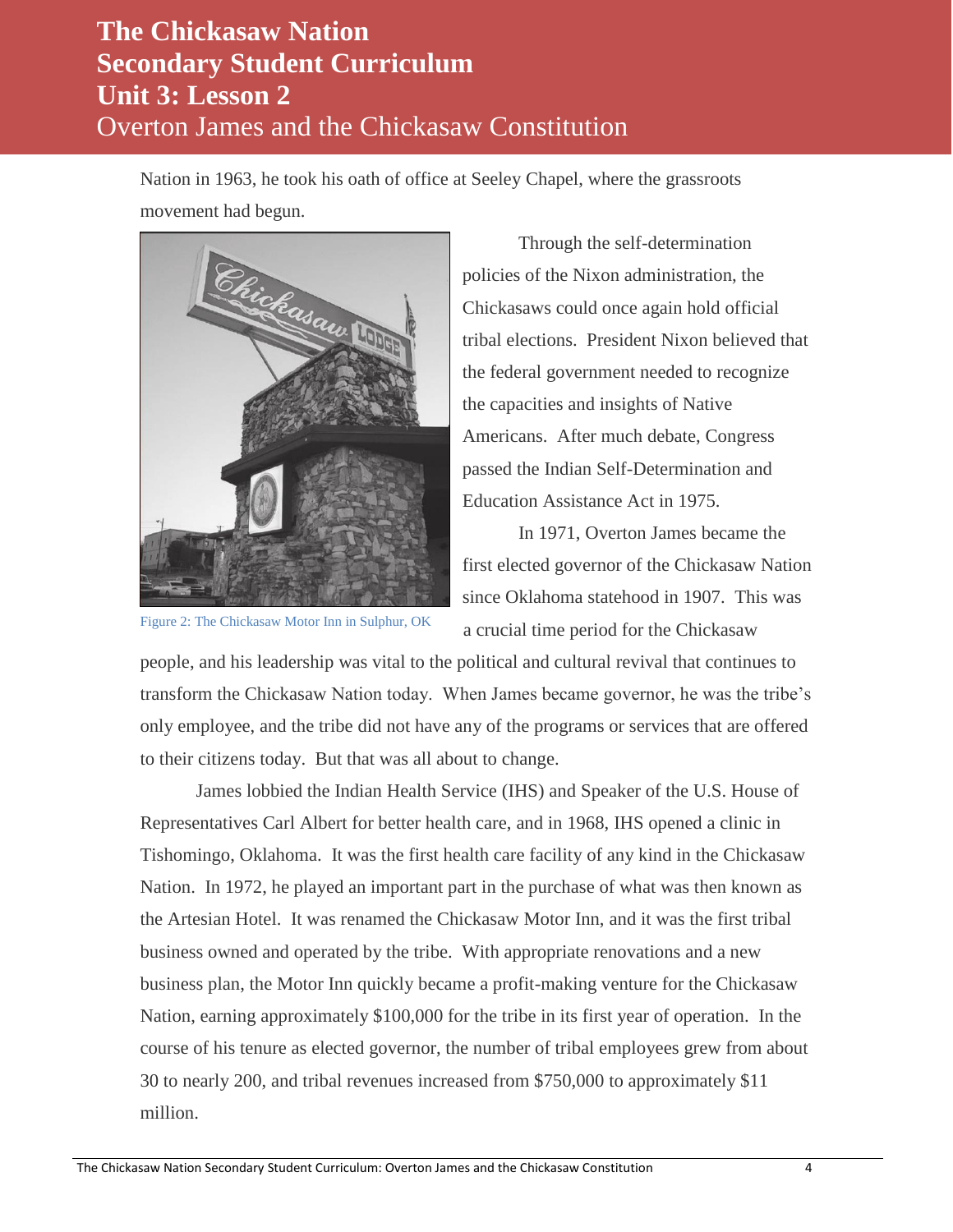Gov. James combined service to his own tribe with service to all American Indians. He served five terms as president of the Inter-Tribal Council of the Five Civilized Tribes. He also served as president of the Choctaw-Chickasaw Confederation, chairman of the State Indian Affairs Commission and trustee of the National Indian Athletic Hall of Fame. Additionally, he was a member of the Indian Education Subcommittee of the National Council on Indian Opportunity and a member of the National Congress of American Indians.

During Overton James' time in office, a draft of a new constitution began to be developed in 1979 based on the old 1856 version. In the four years that followed, tribal officials worked tirelessly to revise, update and formulate a constitution to fit the needs of a modern Chickasaw society. This was accomplished with the ratification of an official tribal constitution in August of 1983. Like the original document, the new constitution established a three-branch system of government. The executive department, which is the governor and lieutenant governor; a legislature, which is made up of 13 people called legislators; and a judicial department, which is made up of a supreme court and a district court.

The new constitution included seven major differences. These were: the length of the governor's term, term limits for elected and appointed positions, whether to have a lieutenant governor and if salaries should be set by the legislature or governor, blood quantum requirements for the executive department, the location of the seat of government and the election of tribal judges. With the implementation of the new constitution, Chickasaw sovereignty was taken to a higher level, and the tribe continues to be self-governed today.

Overton James served as governor of the Chickasaw Nation from 1963 to 1987. He passed away on September 16, 2015 at the age of 90. He was the youngest man to serve as governor of the tribe, the first person inducted into the Chickasaw Nation Hall of Fame, and he left an amazing legacy of Chickasaw history behind. The resounding "I bring you greetings from the great unconquered and unconquerable Chickasaw Nation" was his standard greeting at speeches and gatherings. This quote became a traditional greeting and continues to be used to this day.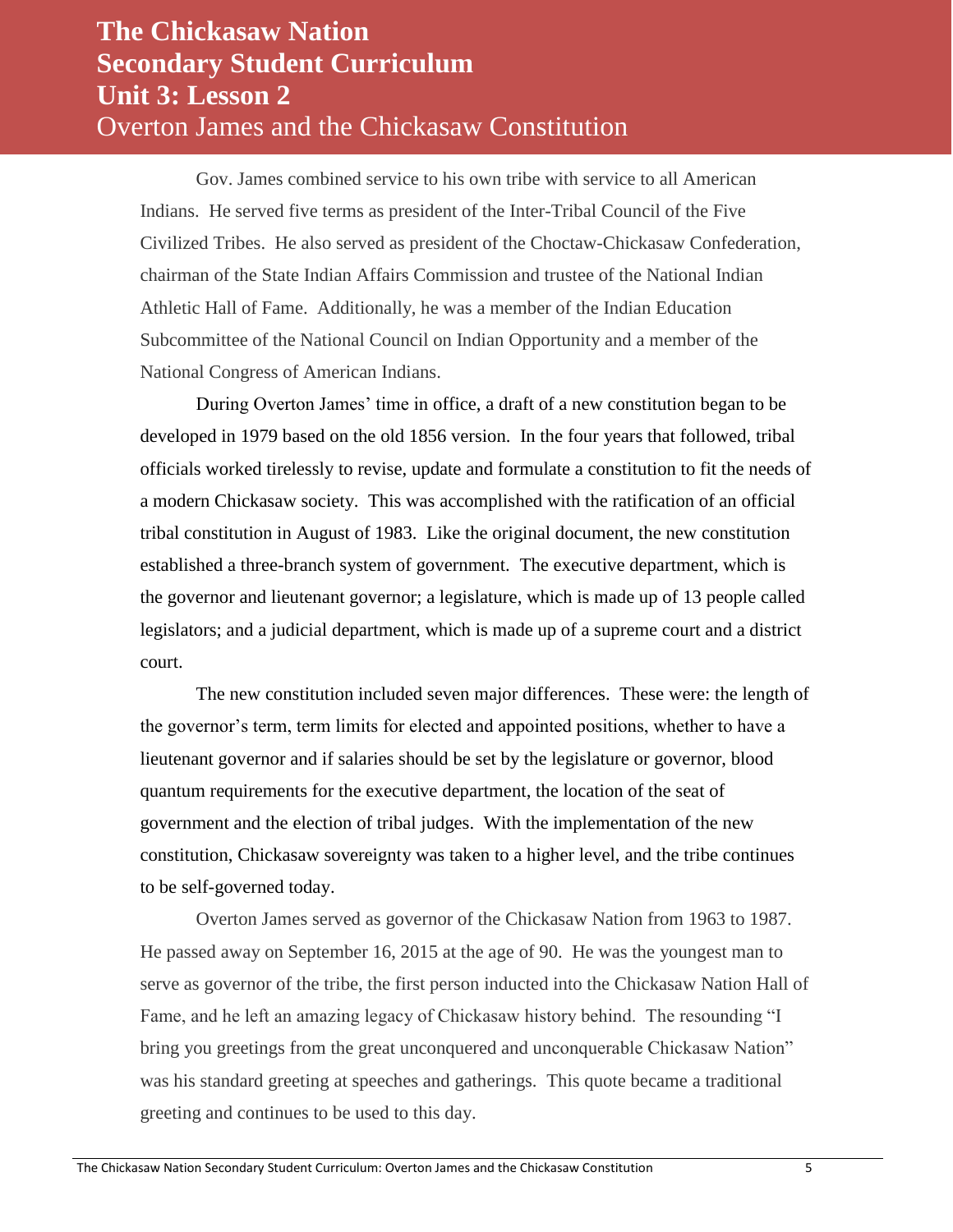#### <span id="page-5-0"></span>**Discussion Questions**

- 1. What impact did the Nixon administration have on the Chickasaw Nation? Be specific.
- 2. Why do you think it was important for the 1856 version of the Chickasaw Constitution to be revised? List some reasons this revision might have been necessary.
- 3. In the lesson, we discussed several tribal and governmental groups. Name some of them, and discuss what they are or were important. (This may take additional research.)
- 4. Discuss the growth of the Chickasaw Nation during Gov. James' time in office. Examine areas such as tribal employment, revenues and anything else you feel is relevant.
- 5. Why do you think it was important that the United States allow tribes to elect their own governors as opposed to them being appointed by the President of the United States?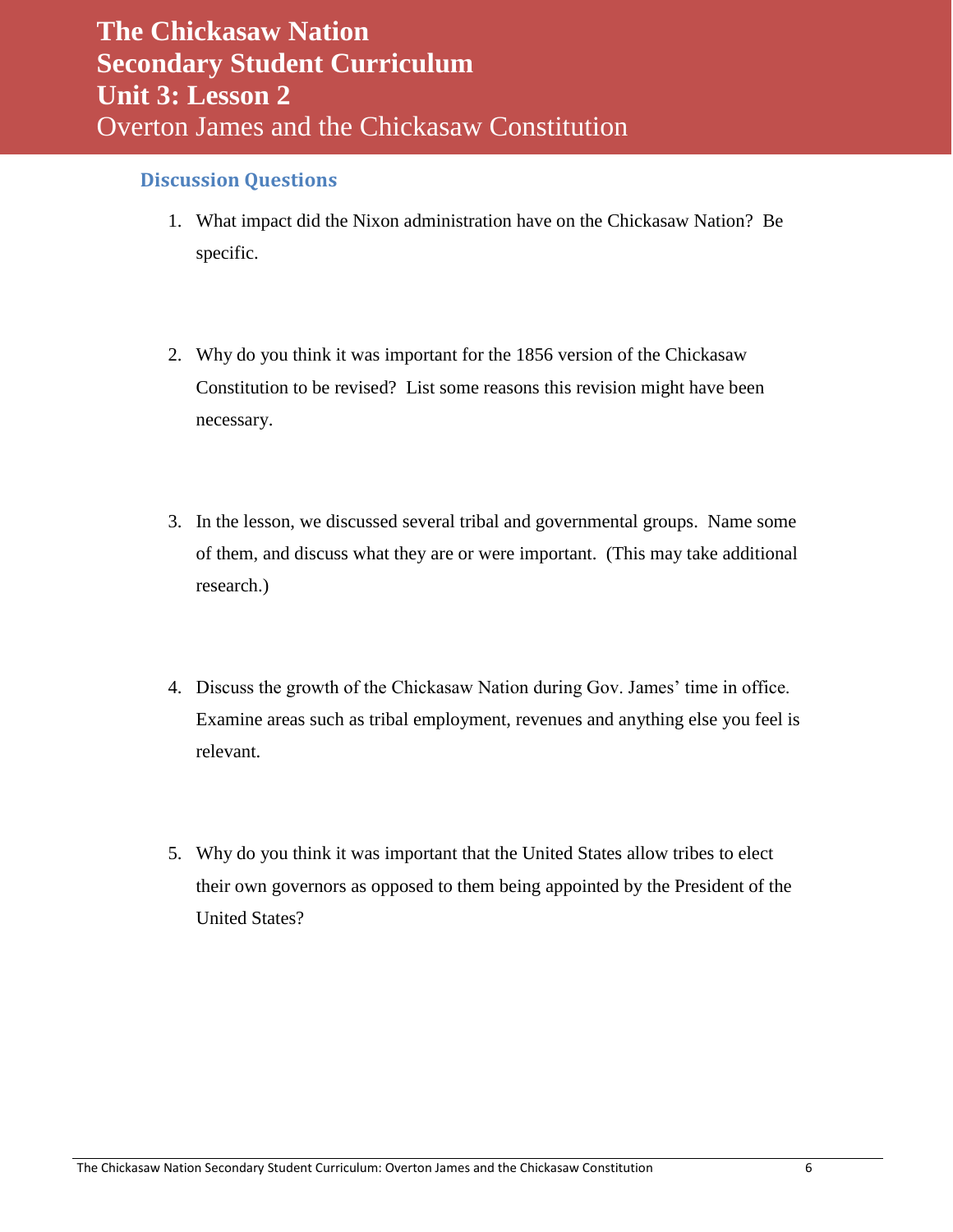### <span id="page-6-0"></span>**Student Activity**

Solve the cryptogram by discovering which letters in the table are represented by the letters below the lines. W and C have been given to you.



Created by [Puzzlemaker](http://puzzlemaker.discoveryeducation.com/) at DiscoveryEducation.com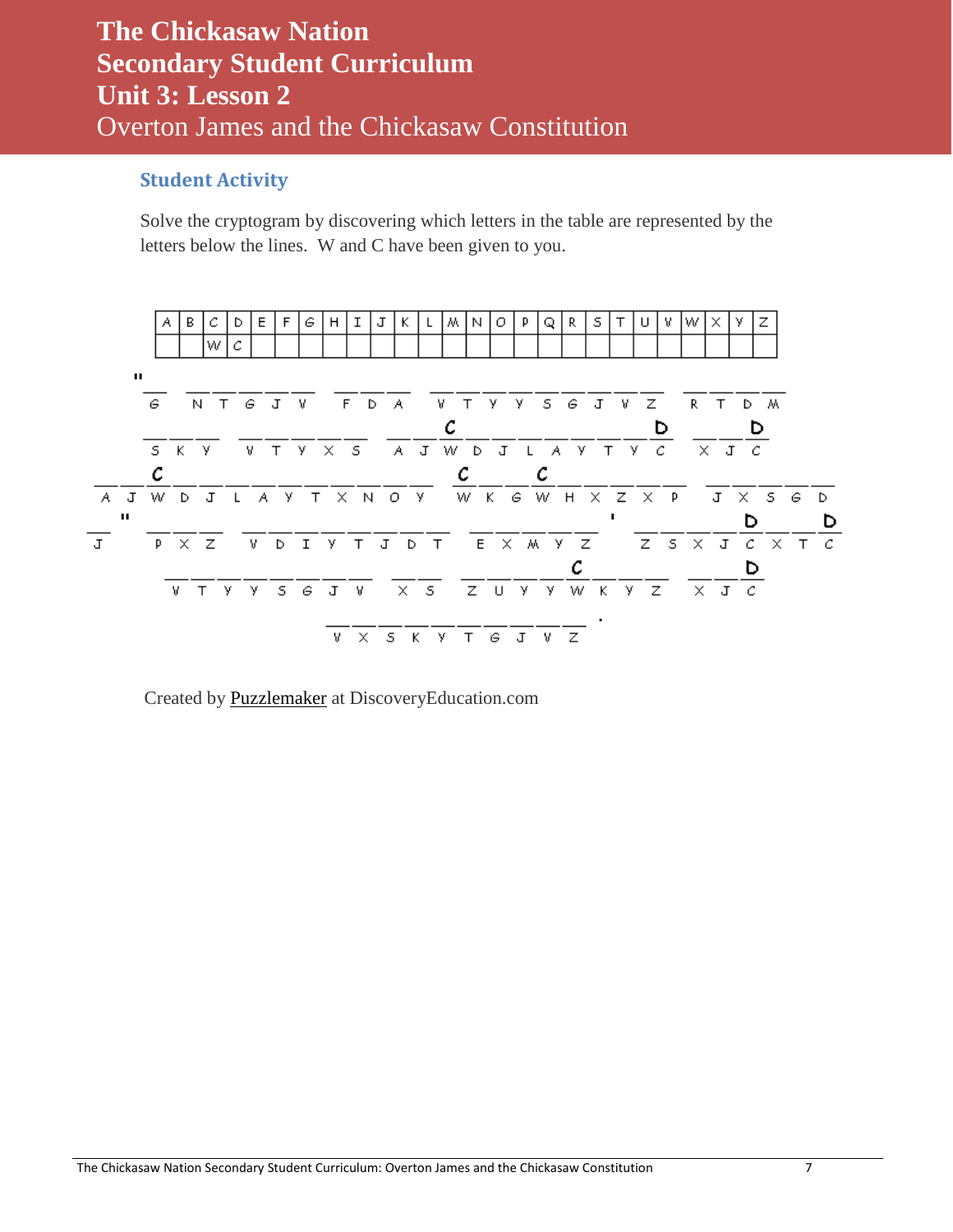### <span id="page-7-0"></span>**Student Quiz**

- 1. What did the Treaty of 1855 do?
	- a. It authorized the removal of the Chickasaws from their Homeland.
	- b. It granted the Chickasaws a formal separation from the Choctaws.
	- c. It established Ft. Cobb.
	- d. It made it illegal for Native Americans to have tribal governors.
- 2. What document was drafted at Good Spring on Pennington Creek?
	- a. There was no document, it was a tribal gathering.
	- b. The Indian Health Services Act.
	- c. The Treaty of 1855.
	- d. The Chickasaw Constitution of 1856.
- 3. Between 1906 and 1971 who had the authority to appoint Chickasaw governors?
	- a. The President of the United States.
	- b. The Chickasaw people.
	- c. The Choctaw people.
	- d. The Oklahoma people after statehood.
- 4. Which president appointed Governor James?
	- a. Kennedy
	- b. Nixon
	- c. Albert
	- d. Regan
- 5. Who was the first person inducted into the Chickasaw Nation Hall of Fame?
	- a. *Tishominko*
	- b. Overton James
	- c. Carl Albert
	- d. Richard Nixon
- 6. What tribal nation did the Chickasaws reside amongst after their Removal?
	- a. Choctaw
	- b. Shawnee
	- c. Kiowa
	- d. Cherokee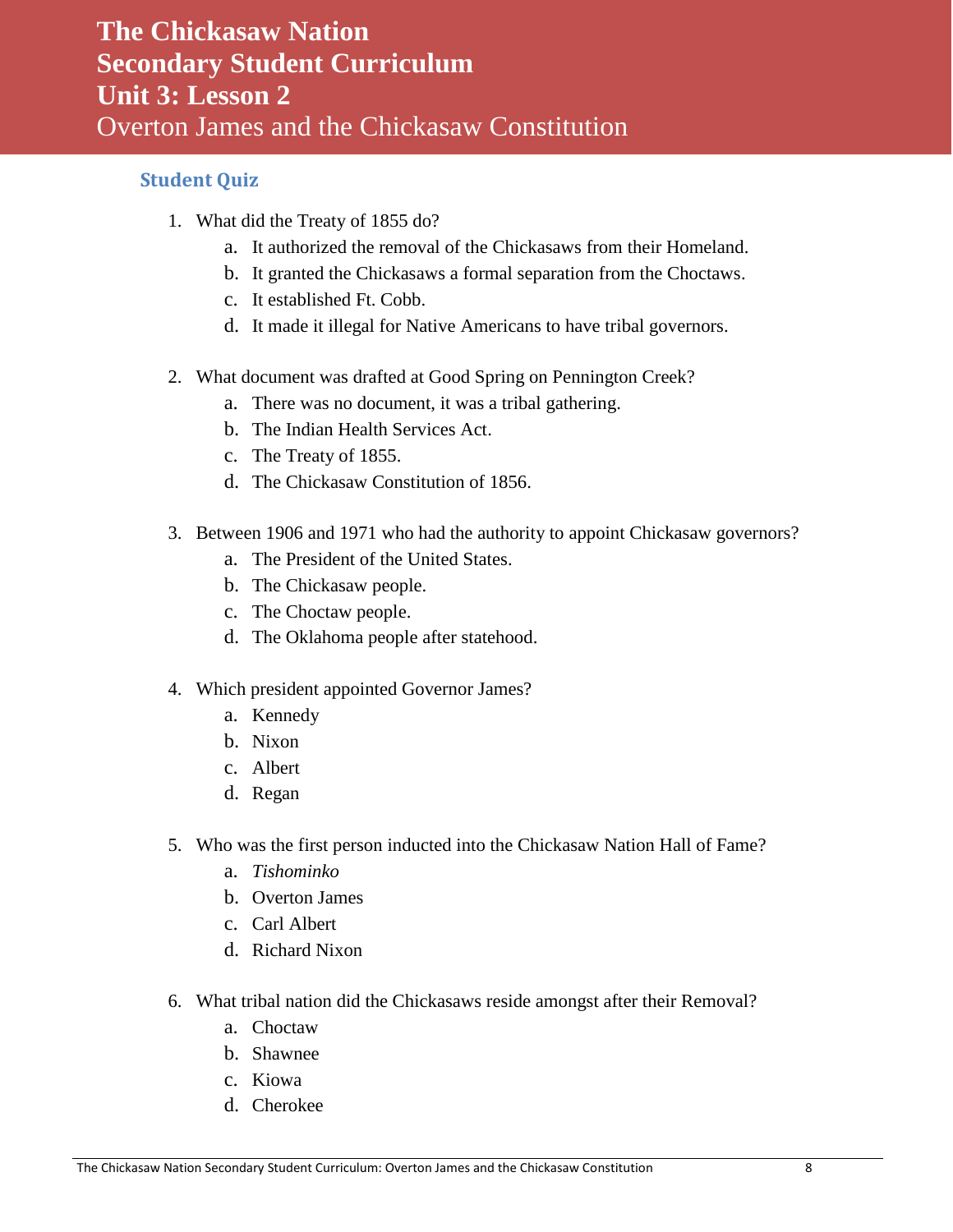- 7. What is Good Spring known as today?
	- a. Ada, Oklahoma
	- b. Oklahoma City, Oklahoma
	- c. Pennington, Oklahoma
	- d. Tishomingo, Oklahoma
- 8. What year did Overton James become the first elected governor of the Chickasaw Nation?
	- a. 1971
	- b. 1963
	- c. 1907
	- d. 1968
- 9. What was the name of the first business the Chickasaw Nation owned and operated?
	- a. The Chickasaw Cultural Center
	- b. Council House Museum
	- c. Chickasaw Motor Inn
	- d. Bedré Chocolates
- 10. What important piece of law was rewritten while Gov. James was in office?
	- a. The United States Constitution
	- b. The Chickasaw Constitution
	- c. There were no laws rewritten during this time.
	- d. Women were given the right to vote.